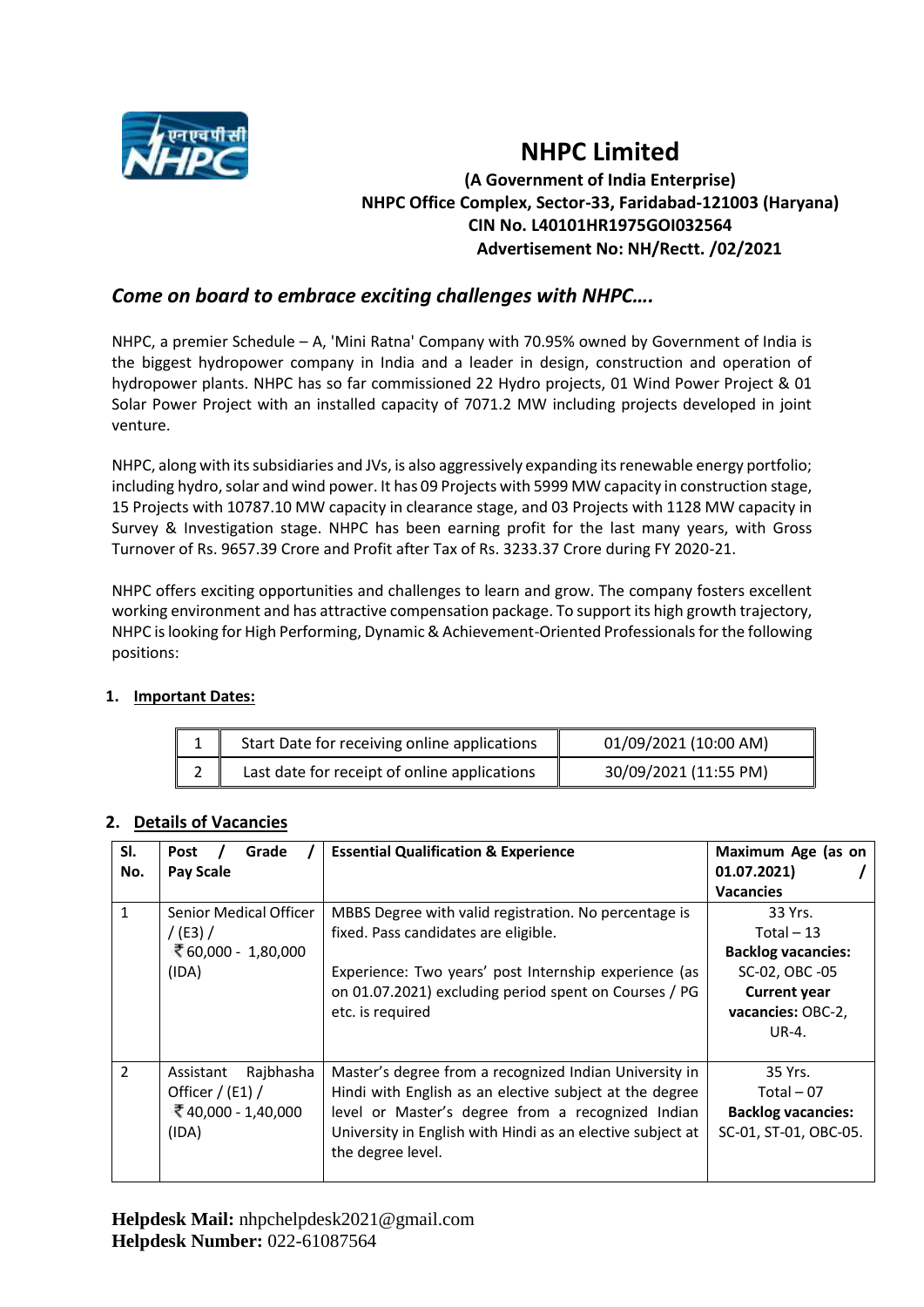|    |                                                                        | Candidates must have secured minimum 60% marks or<br>equivalent grade in Master's degree.<br><b>Experience:</b><br>Three years' post qualification experience as on<br>01.07.2021 in the relevant field in any Central / State<br>Government Department / PSU out of which at least<br>two years' in the scale of pay of ₹27,000-3%-1,05,000<br>(IDA) or equivalent scale. The candidate should have<br>experience<br>of<br>using<br>applying<br>terminology<br>$\sqrt{2}$<br>(terminological work) in Hindi and/ or translation work<br>from English to Hindi and vice-versa, preferably of<br>technical or scientific literature in any Central / State<br>Government / PSU or teaching, research, writing in any<br>Central / State Government / PSU. Specialization /<br>Research work in the relevant area would be an added<br>advantage.<br>Desirable:<br>Knowledge of any local language / dialect will be<br>i)<br>an advantage to the candidate applying for the<br>post.<br>Knowledge of Sanskrit and / or any Modern Indian<br>ii)<br>Language.<br>Experience of organizing<br>Hindi<br>classes<br>iii)<br>or<br>workshops on noting & drafting.<br>iv) Administrative experience. |                                                                                                                              |
|----|------------------------------------------------------------------------|------------------------------------------------------------------------------------------------------------------------------------------------------------------------------------------------------------------------------------------------------------------------------------------------------------------------------------------------------------------------------------------------------------------------------------------------------------------------------------------------------------------------------------------------------------------------------------------------------------------------------------------------------------------------------------------------------------------------------------------------------------------------------------------------------------------------------------------------------------------------------------------------------------------------------------------------------------------------------------------------------------------------------------------------------------------------------------------------------------------------------------------------------------------------------------------------|------------------------------------------------------------------------------------------------------------------------------|
| 3. | Junior Engineer (Civil)<br>/51<br>₹29,600 - 1,19,500<br>(IDA)          | Full time regular Diploma in Civil Engineering from<br>Govt/ Govt recognized Institutes with minimum 60%<br>marks or equivalent grade. Knowledge of Auto CAD will<br>be an added advantage.                                                                                                                                                                                                                                                                                                                                                                                                                                                                                                                                                                                                                                                                                                                                                                                                                                                                                                                                                                                                    | 30 Yrs.<br>Total $-68$<br><b>Current year</b><br>vacancies: SC-11, ST-<br>4, OBC-19, EWS-6,<br><b>UR-28.</b>                 |
| 4  | Junior<br>Engineer<br>(Electrical) /S1<br>₹ 29,600 - 1,19,500<br>(IDA) | Full time regular Diploma in Electrical Engineering from<br>Govt/ Govt recognized Institutes with minimum 60%<br>marks or equivalent grade. Knowledge of Auto CAD will<br>be an added advantage.                                                                                                                                                                                                                                                                                                                                                                                                                                                                                                                                                                                                                                                                                                                                                                                                                                                                                                                                                                                               | 30 Yrs.<br>Total $-34$<br><b>Backlog</b><br>vacancies:SC-1<br>Current year<br>vacancies: SC-4, ST-3,<br>OBC-8, EWS-3, UR-15. |
| 5  | Junior<br>Engineer<br>(Mechanical) /S1<br>₹ 29,600 - 1,19,500<br>(IDA) | Full time regular Diploma in Mechanical Engineering<br>from Govt/ Govt recognized Institutes with minimum<br>60% marks or equivalent grade. Knowledge of Auto<br>CAD will be an added advantage.                                                                                                                                                                                                                                                                                                                                                                                                                                                                                                                                                                                                                                                                                                                                                                                                                                                                                                                                                                                               | 30 Yrs.<br>Total $-31$<br><b>Current year</b><br>vacancies: SC-5, ST-2,<br>OBC-6, EWS-3, UR-15.                              |
| 6  | Sr. Accountant/S1<br>₹ 29,600 - 1,19,500<br>(IDA)                      | Intermediate CA or CMA. Pass candidates are eligible.                                                                                                                                                                                                                                                                                                                                                                                                                                                                                                                                                                                                                                                                                                                                                                                                                                                                                                                                                                                                                                                                                                                                          | 30 Yrs.<br>$Total - 20$<br><b>Current year</b><br>vacancies: SC-2, ST-2,<br>OBC-2, EWS-2, UR-12.                             |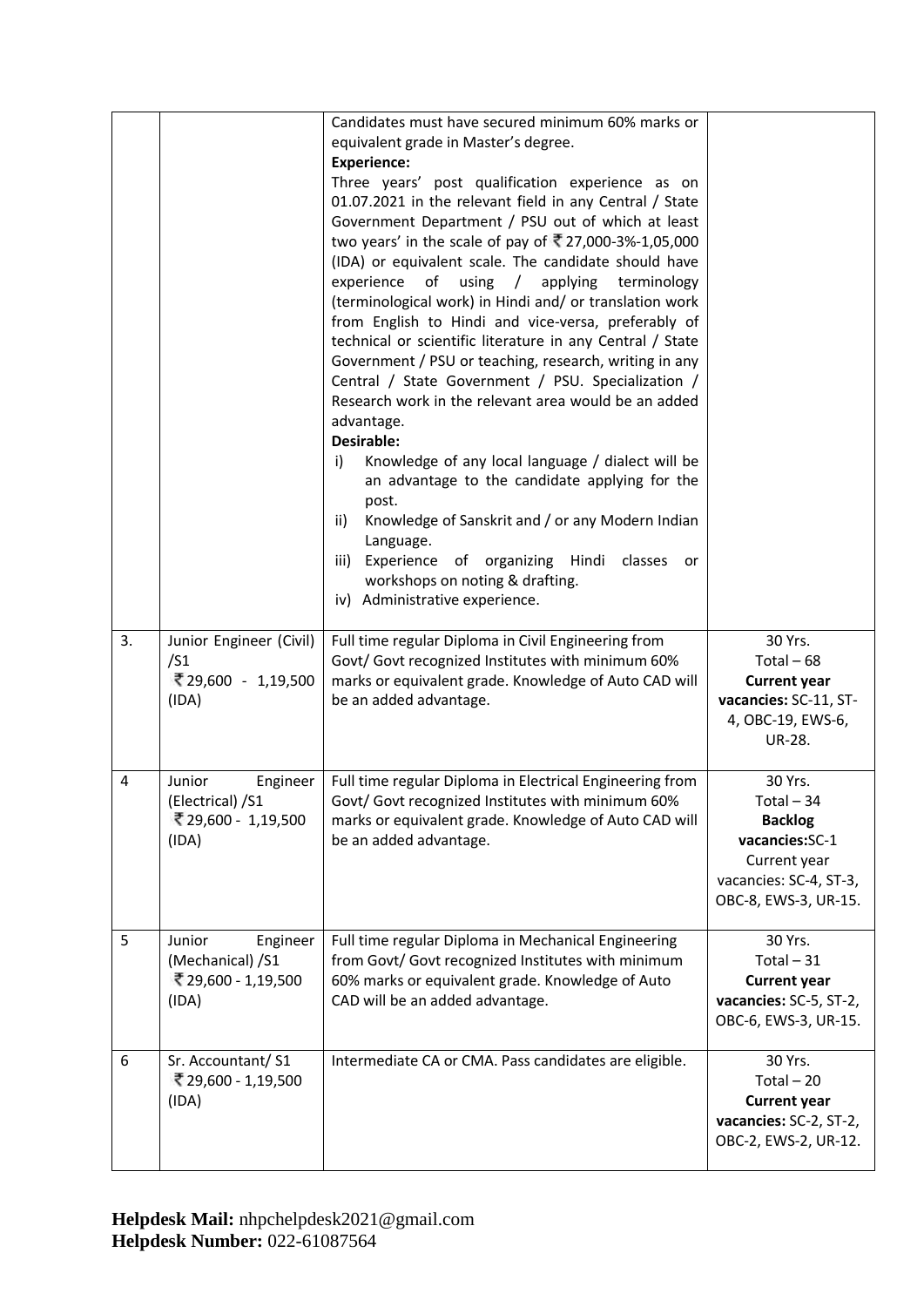**Vacancies earmarked for Persons with Benchmark Disabilities (PwBDs):**

| Post                                                                               | <b>Identified Disabilities</b>                                                                                                                                                                                                                                                                                                                                                                                                  | <b>Posts</b><br>reserved for<br><b>PwBD</b> |
|------------------------------------------------------------------------------------|---------------------------------------------------------------------------------------------------------------------------------------------------------------------------------------------------------------------------------------------------------------------------------------------------------------------------------------------------------------------------------------------------------------------------------|---------------------------------------------|
| Sr. Medical Officer                                                                | Category- 'c' (OA, OL, LC, Dw, AA)                                                                                                                                                                                                                                                                                                                                                                                              | 1                                           |
| Asstt Rajbhasha Officer<br>Junior Engineer (Civil)<br>Junior Engineer (Electrical) | Category - 'a' (B,LV), Category- 'b' (D,HH), Category- 'c'<br>(OA,OL,BL,OAL, CP, LC, Dw, AA, MD), Category- 'd' & 'e' (<br>AU & LD, ID, Combination of a&c and Combination of<br>category b&c)<br>Category- 'b' (D,HH), Category- 'c' (OA,OL, LC, Dw, AA),<br>Category- 'd' & 'e' (Combination of category b&c)<br>Category- 'b' (D,HH), Category- 'c' (OA,OL, LC, Dw, AA),<br>Category- 'd' & 'e'(Combination of category b&c) | 6                                           |
| Junior Engineer (Mechanical)                                                       | Category – 'b' (D,HH), Category 'c' (OA,OL, LC, Dw, AA),<br>Category- 'd' & 'e'(Combination of category b&c)                                                                                                                                                                                                                                                                                                                    |                                             |
| Sr. Accountant                                                                     | Category-'a' (LV), Category-'b' (D,HH), Category-'c'<br>(OA, OL, BL, OAL, CP, LC, Dw, AA, MD), Category-'d' & 'e'(<br>AU & LD, ID, Combination of a&c and Combination of<br>category b&c)                                                                                                                                                                                                                                       |                                             |

Note: Reservation for Persons with Benchmark Disability (PwBD) vacancies is Horizontal.

**Abbreviations used**: B- Blind, LV- Low Vision, D- Deaf, HH- Hard of Hearing, OA– One Arm, OL- One Leg, BL– Both Legs, OAL- One Arm and One Leg, CP- Cerebral Palsy, LC- Leprosy Cured, Dw- Dwarfism, AA- Acid Attack Victims, MD- Muscular Dystrophy, AU & LD- Autism and Learning Disability, ID-Intellectual Disability.

## **3. COMPENSATION PACKAGE:**

The company offers attractive compensation package comprising Basic Pay, Dearness Allowance, HRA, Cafeteria Allowance, Performance Related Pay (PRP), Medical Facility, Social Security Benefits including PF, Pension, Gratuity etc as per company rules in force from time to time.

# **4. PLACEMENT**:

Candidates will be placed at Projects / Power Stations/ Offices including Joint Ventures & Subsidiary Companies of NHPC in various parts of the country or abroad.

# **5. APPLICATION FEES:**

Candidates belonging to General, OBC and GEN-EWS category are required to pay a non-refundable fee of [2](http://photos.merinews.com/upload/imageGallery/bigImage/1279184501275-indian ru)50/- through Online Mode. The SC/ST/PwBD/Ex-Serviceman category candidates need not to pay the registration fee. Fee once paid will not be refunded under any circumstances. Candidates are therefore requested to verify their eligibility & correctness of information on Application Form before paying the registration fee.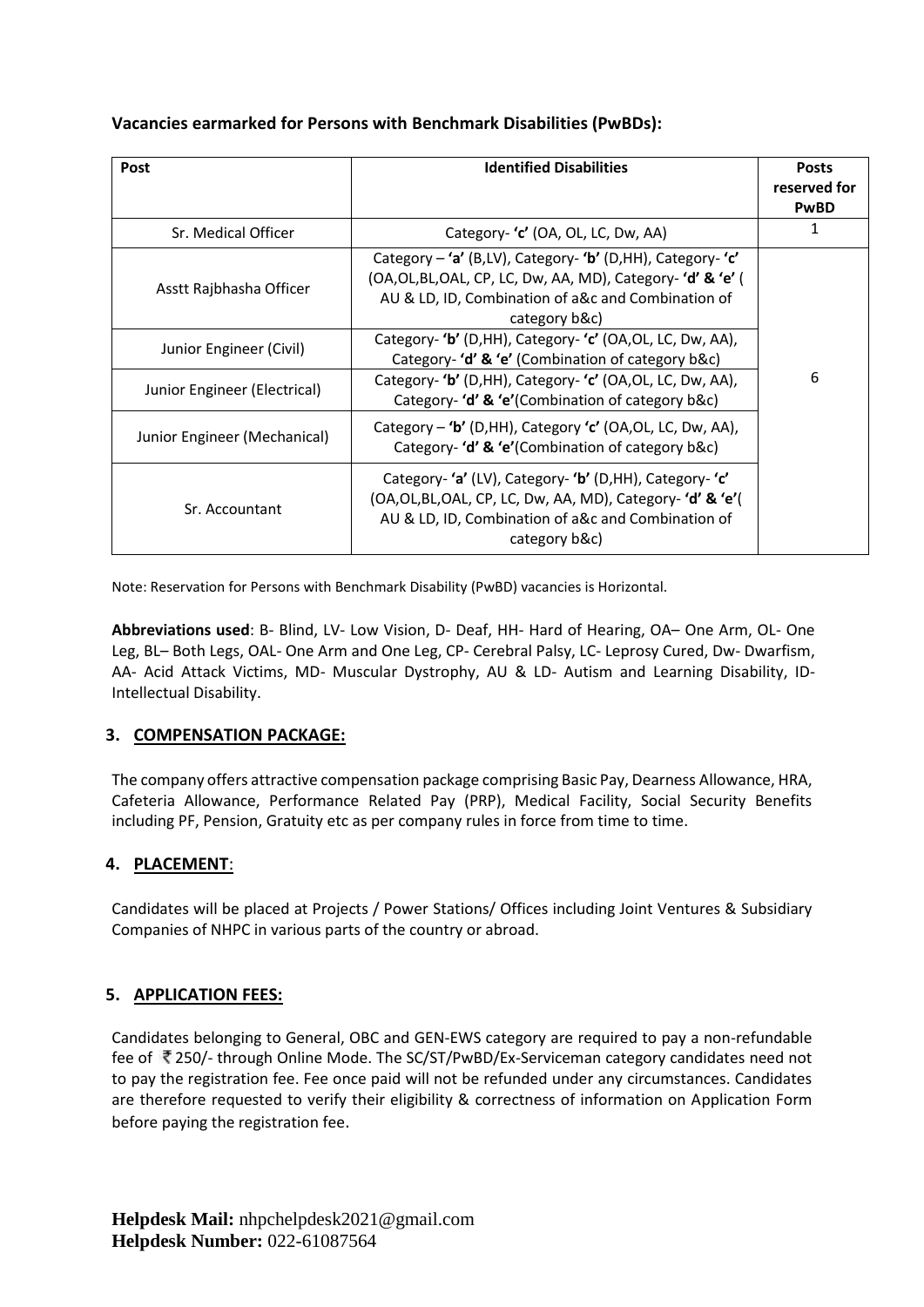## **Steps for applying**:

- Step-1: Visit t[o www.nhpcindia.com](http://www.nhpcindia.com/) & apply through online application portal available in the section "Career" with us. A candidate must possess valid E-mail id and mobile number which shall be active throughout the process as required for any further notification
- Step-2: Read all instructions given on the website to ensure your eligibility before applying.
- Step-3: Fill the Online application form with relevant details and submit. After successful submission an application ID shall be generated by the system which shall be kept and used for further communication
- Step-4: Scanned copies of following documents should be kept ready by the candidate before applying online registration for attachment:
	- a. Matriculation/ secondary school certificate as proof of Date of Birth.
	- b. Complete set of mark sheets/ certificates in support of qualification.
	- c. Caste certificate in format prescribed by the Government of India. In case OBC candidates the community certificate should have been issued within 6 months before the date of registration.
	- d. Disability certificate issued by Competent Authority (if applicable)

Step-5: Upload latest photograph and signature as per instructions given in online application portal. Step-6: Take out the print of the registration form generated by the system in duplicate with Unique application ID for future references.

 **Application registered without / incomplete documents uploaded shall be summarily rejected even though registration number has been generated. Candidate should not send any documents/ certificates or print out of Registration slip/ form through post.**

#### **6. SELECTION PROCESS:**

The candidates registered online with NHPC and have filled all the requisite information shall be provisionally allowed to appear for Computer Based Online Test

Based on merit of Online Test, the final selected candidates will be offered "Offer of Appointment".

### **7. TEST CENTRES:**

The Computer Based Test/Online Test will be held in 22 Cities\* as mentioned in the 'Online' Application system. Candidates have to select preferred examination city (limited to three choices) from the given list of exam cities in the Online application form. However, NHPC reserves the right to cancel or add any Centre depending on the response of the candidates for that area/centre. Admission to the test centre will be on production of e-Admit Card which is to be downloaded only from our website by candidates.

**(\*Name of Cities- Ahmedabad, Bengaluru, Bhopal, Bhubaneswar, Chandigarh, Chennai, Dehradun, Delhi, Gangtok, Guwahati, Hyderabad, Itanagar, Jaipur, Jammu, Kochi, Kolkata, Lucknow, Mumbai, Panaji, Ranchi, Raipur & Shimla)**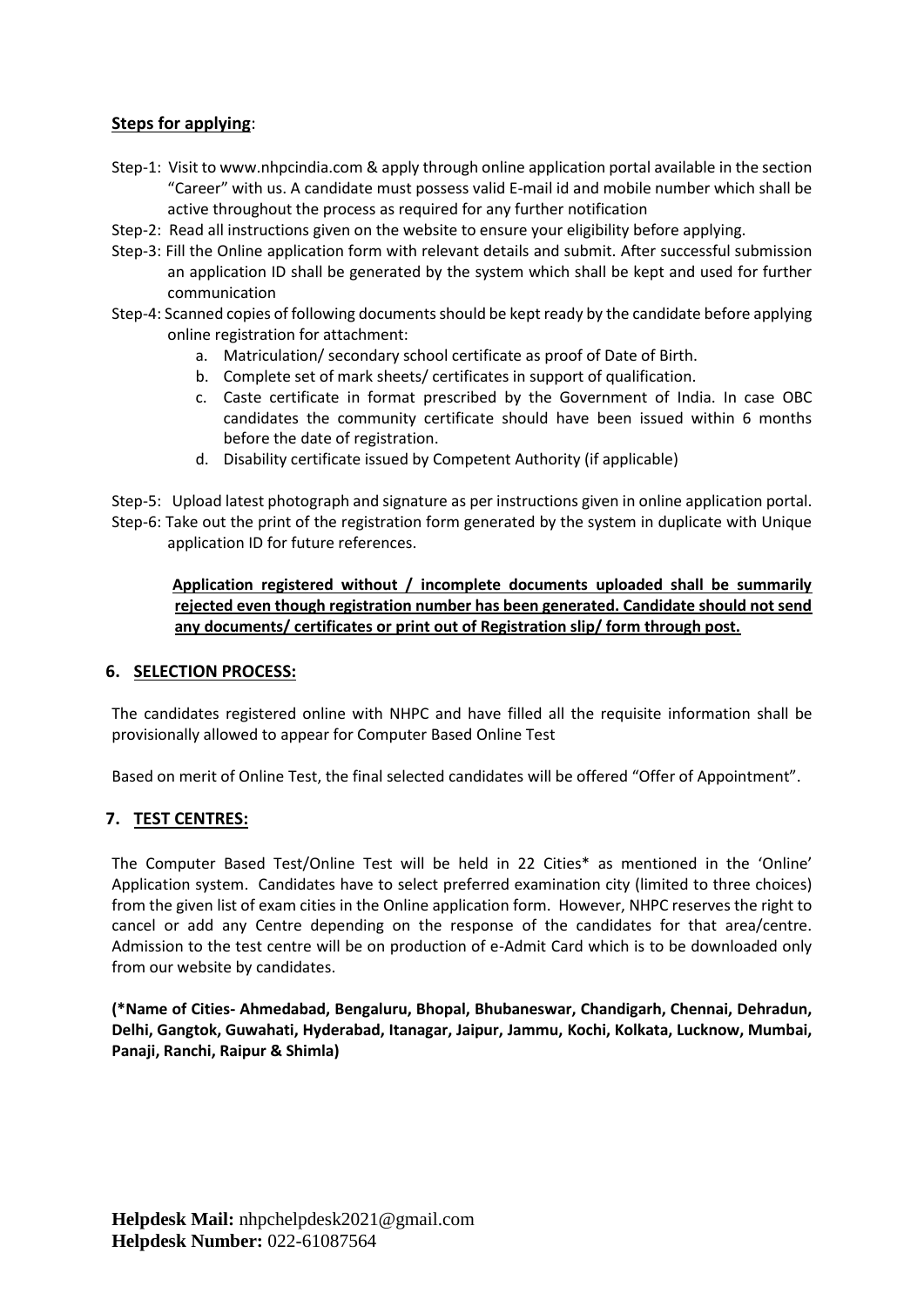## **8. SCHEME OF EXAMINATION/ COMPUTER BASED TEST:**

| <b>Medium of Examination</b> | English & Hindi                                                  |
|------------------------------|------------------------------------------------------------------|
| <b>Examination Duration</b>  | 3 Hrs (180 minutes)                                              |
| <b>Total Marks</b>           | 200 Marks                                                        |
| <b>Subjects</b>              | For Sr. Medical Officer/JE (Civil/ Electrical/ Mechanical)       |
|                              | & Sr. Accountant (200 Questions):                                |
|                              |                                                                  |
|                              | <b>Part-I</b> consists of 140 MCQ of the concerned discipline.   |
|                              | Part-II consists of 30 MCQ on General Awareness and              |
|                              | Part-III of 30 MCQ on Reasoning                                  |
|                              |                                                                  |
|                              | For Assistant Rajbhasha Officer Post (110 Questions):            |
|                              |                                                                  |
|                              | <b>Part-I</b> consists of 40 MCQ of the concerned discipline and |
|                              | 10 Descriptive Type questions.                                   |
|                              | <b>Part-II</b> consists of 30 MCQ on General Awareness and       |
|                              | <b>Part-III</b> of 30 MCQ on Reasoning                           |
|                              |                                                                  |
| <b>Marking</b>               | For every correct answer of MCQ, one mark shall be               |
|                              | awarded. For every wrong answer attempted by the                 |
|                              | candidates, negative marking of marks (i.e. 0.25 marks)          |
|                              | will be deducted. All the descriptive type of questions          |
|                              | will have 10 marks each without any negative marking.            |
|                              | No marks will be awarded/deducted for un-attempted               |
|                              | questions.                                                       |

### **9. RESERVATIONS AND RELAXATIONS:**

- 1. Reservation for SC / ST / OBC (Non-Creamy Layer) / Persons with Benchmark Disability (PwBD) (degree of disability 40% or above)/Economically Weaker Section (EWS) will be as per the Govt. Norms & Directives.
- 2. No registration fee will be charged from SC/ST/PwBD/Ex-Serviceman category candidates.
- 3. SC/ST and PwBD (Persons with Disabilities) candidates with 50% marks in qualifying examination are eligible to apply.
- 4. The upper age limit is relaxable by 5 years for SC/ ST, 3 years for OBC (Non- creamy layer). It is relaxable by 10 years for PwD- General, 13 years for PwD –OBC and 15 years for PwD -SC/ST candidates.
- 5. The upper age limit is relaxed by 5 years for the candidates who had ordinarily been domiciled in the State of Jammu & Kashmir during 01.01.1980 to 31.12.1989
- 6. The relaxation of age for Ex-servicemen shall be as per Government guidelines.

**Helpdesk Mail:** nhpchelpdesk2021@gmail.com **Helpdesk Number:** [022-61087564](callto:022-61087564)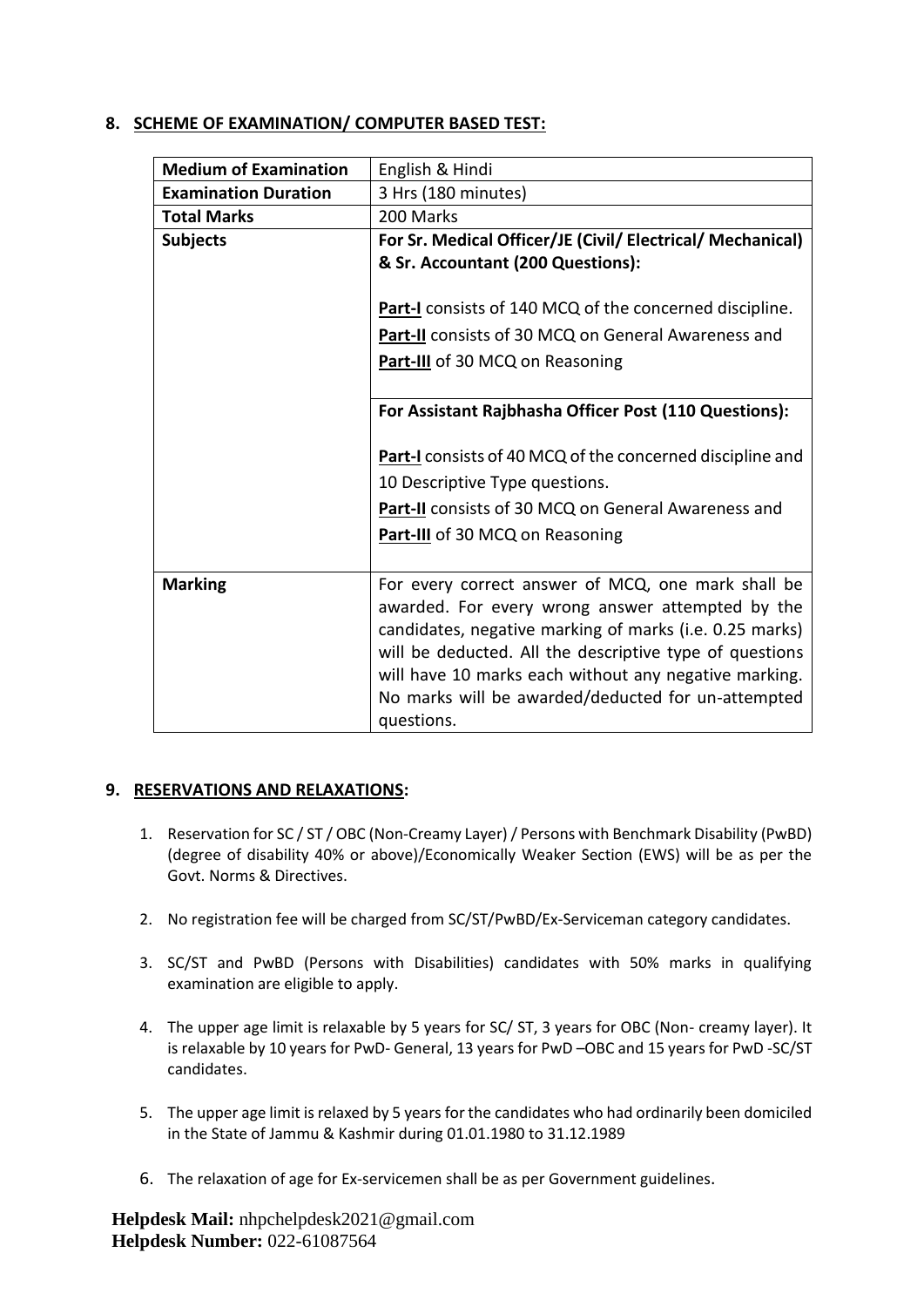- 7. SC/ST/PwBD candidates appearing for CBT/Written Test shall be reimbursed single to & fro 2nd class rail / ordinary bus fare by the shortest route limited to the nearest examination centre from the mailing address mentioned in their application form on production of proof. The Proforma can be downloaded from NHPC official website, along with e-admit card.
- 8. Candidates seeking reservation under GEN-EWS will have to submit an income & asset certificate issued by a Competent Authority. The closing date for submitting income & asset certificate by the candidate will be treated as the closing date for online receipt of application for the post. The prescribed format and the competent authority have been given in the Department of Personnel & Training Office Memorandum No. 36039/1/2019-Estt (Res) dated 31.01.2019.
- 9. Candidates seeking reservation as SC / ST / OBC (Non-Creamy Layer) /GEN-EWS/Persons with Disability (PwBD) (degree of disability 40% or above) will have to upload Certificate only in the prescribed proforma meant for appointment to posts under the Government of India from the designated Authority indicating clearly the candidates Caste, the Act/Order under which the caste is recognized as SC/ST / OBC (Non-Creamy Layer) and the village/town the candidate is ordinarily resident of.

## **10. GENERAL INFORMATION AND INSTRUCTIONS**:

- 1. Only Indian Nationals are eligible to apply.
- 2. Before applying, the candidate should ensure that he / she fulfils the eligibility and other norms mentioned in the advertisement.
- 3. Candidate is required to obtain requisite marks / grade in essential qualification prescribed for the post, taking average of all the semesters / years irrespective of the weightage given to any particular semester / year by Institute / University.
- 4. The candidate should have acquired the qualifying educational qualification on or before 01.07.2021 to be eligible for applying.
- 5. Internal candidates having requisite qualifications are eligible to apply. They are advised to refer to internal circular before filling up the applications.
- 6. Candidate has to apply Online only. No manual / paper application/application through e-mail will be entertained.
- 7. The date of declaration of result / issuance of Mark sheet shall be deemed to be the date of acquiring the qualification and there shall be no relaxation on this account. Post qualification experience on a post / level shall be counted only from the said date onwards.
- 8. Candidature of the registered candidate is liable to be rejected at any stage of recruitment process or after recruitment or joining, if any information provided by the candidate is found to be false or is not found in conformity with eligibility criteria mentioned in the advertisement.
- 9. Candidature is also liable to be rejected if it is without testimonials/ certificates.

**Helpdesk Mail:** nhpchelpdesk2021@gmail.com **Helpdesk Number:** [022-61087564](callto:022-61087564)